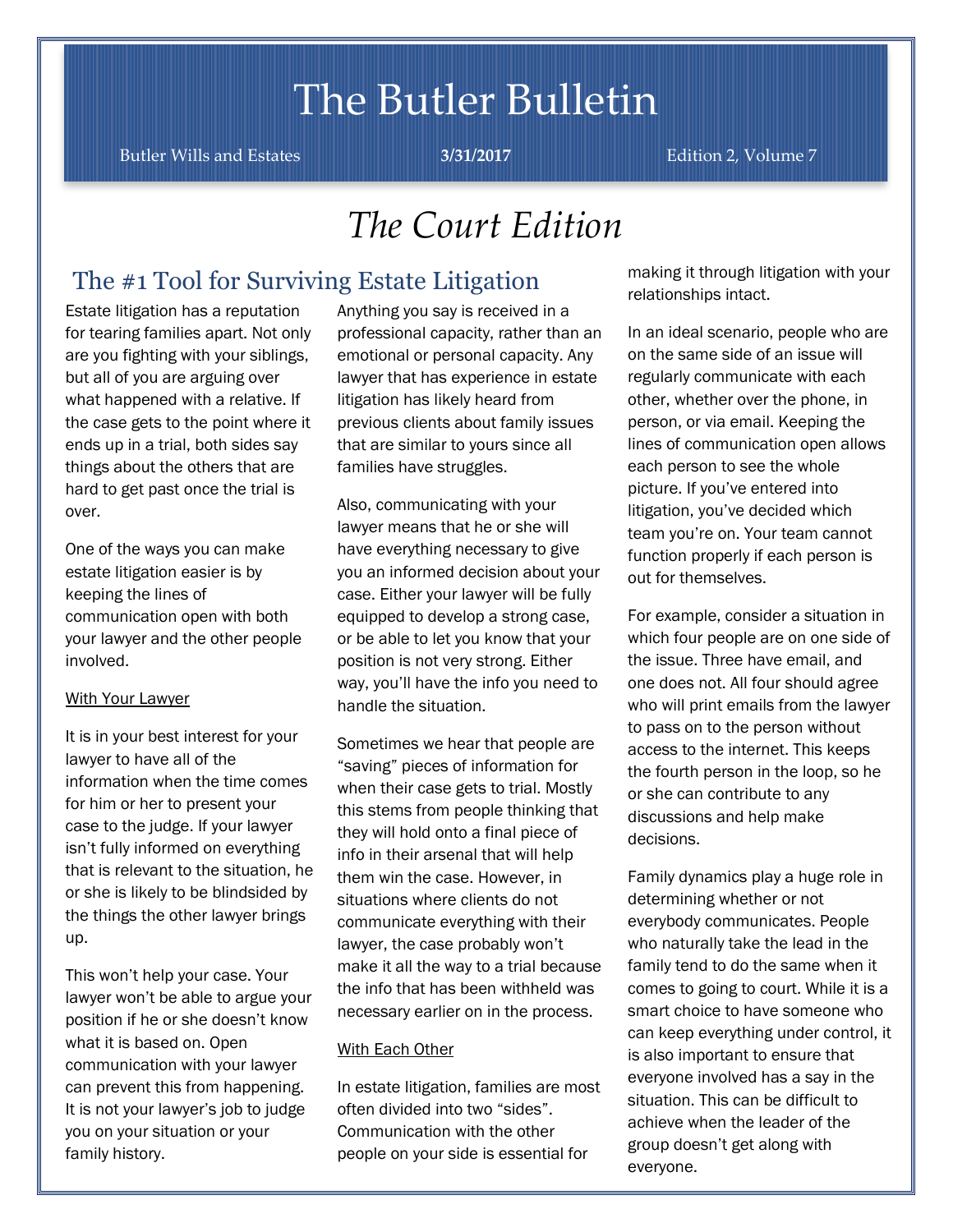### Does your personal relationship with your lawyer impact the outcome of a court hearing?

In our podcast *How to Break Up with Your Lawyer* we talked about the fact that sometimes lawyers and clients do not get along. In any business relationship there is the possibility that your personalities will clash.

However, the relationship between client and lawyer is a bit different. Clients tell their lawyers all sorts of personal info that they wouldn't share with others.

This requires both parties to be able to ask questions and receive honest answers. Does disliking each other impact the outcome of a court hearing?

The answer is both yes and no. Being comfortable with your lawyer makes it easier to share personal details about the situation. These kinds of discussions go much more smoothly when you feel like you can openly talk to your lawyer. As a result, you may feel like you can say everything, which gives your lawyer the best chance at successfully arguing your case.

Conversely, when the lawyer-client relationship isn't positive it can be more difficult to collect all of the pertinent information. Regardless of whether or not you and your lawyer like each other, he or she has an ethical obligation to present the strongest possible case to the judge. In this respect, the personal relationship is completely irrelevant.



"This time, when asked how you would characterize your relationship with the co-defendant, do not under any circumstances say 'thick as thieves.""

### What's a retainer letter for?

When you first hire a lawyer, you should receive what is referred to as a retainer letter. While this sounds like a letter from your lawyer saying how much money you need to provide for a retainer fee, there is more to it.

A retainer letter is used to clearly set out the expectations of each party, and to avoid taking the client by surprise when it comes time to pay the bill.

Whether or not you are required to pay any money in advance should definitely be covered in this letter. It should also include a summary of any money that you have already paid.

The retainer letter should also clearly state how you will be billed. It is commonly understood that lawyers bill by the hour, but how often do you receive that bill? Most often it is monthly or bi-weekly. This should be made clear in the retainer letter.

In situations where there is one set fee, rather than an hourly rate, the letter should cover what services are included for this amount.

Along with discussing billing, a retainer letter may include a list of things you need to do or prepare before your next meeting, such as gathering information required for court applications.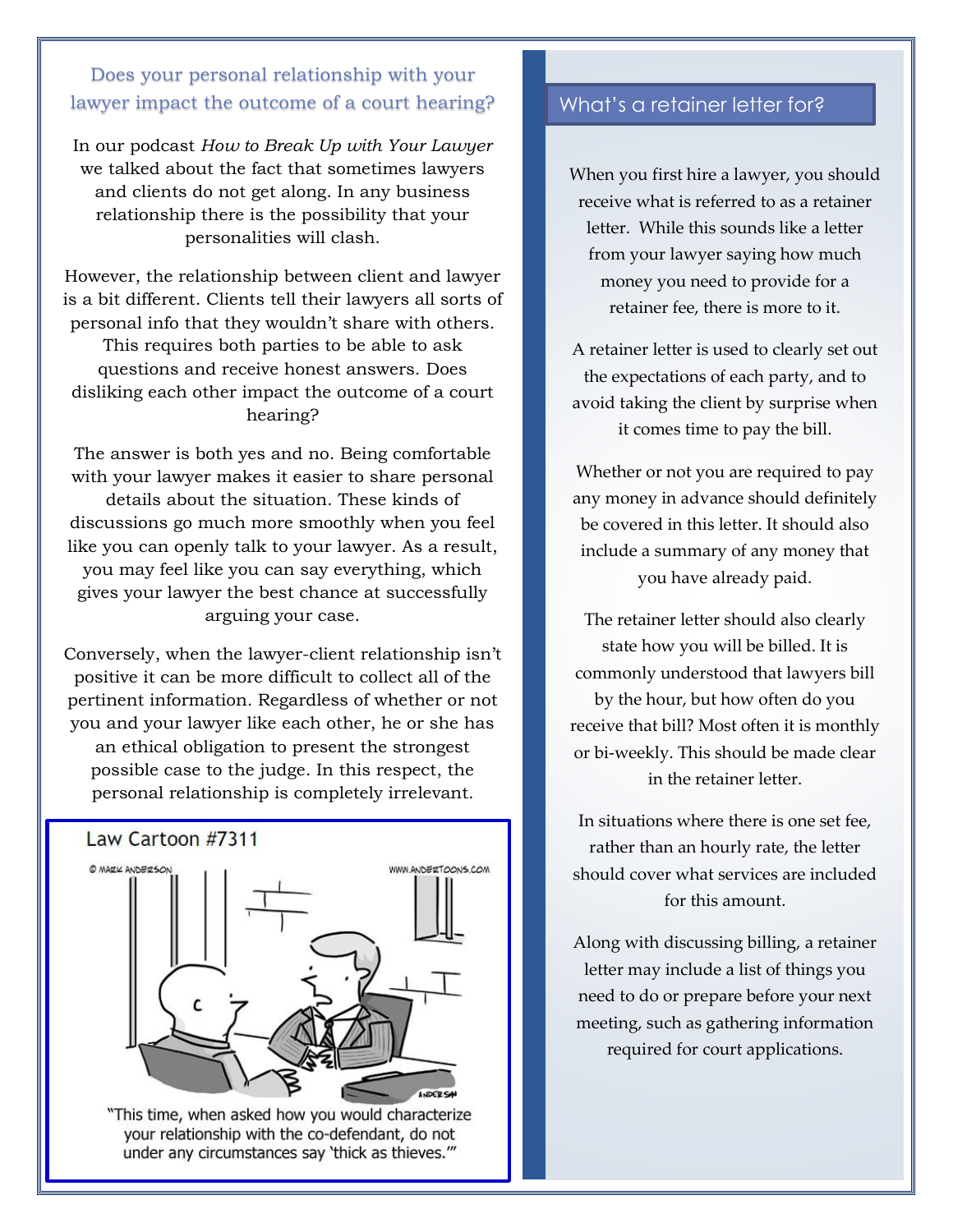### Representing Yourself in Estate Court

Not everyone chooses to use a lawyer when they need to go to court. Whether you want to represent yourself because the matter is simple, or because you can't afford a lawyer, there are a few things you should know about representing yourself in court before you take on the job.

### You need to do everything a lawyer would do to prepare.

There is more involved with going to court than simply showing up and making your argument. In order to effectively represent yourself, you will need to prepare the same way a lawyer would. This includes filing any affidavits or other documents on time and in the correct place, following all court procedures, and providing the opposing counsel with any necessary documents.

Documents that have not been properly filed cannot be introduced in the courtroom. It is up to you make sure that all relevant documents have been filed on time if you want to use them in your case. If they are late, it is likely the judge won't accept them. You cannot include any document that was not filed.

Following the accepted procedures is crucial. Filing documents with the incorrect file numbers, in the wrong place, or withholding information that is meant to be shared with the opposing counsel will all lead to your case being thrown out.

### Do your research.

Research is an essential component of any matter in court. The research is the backbone of your argument, as it shows what decisions have been made in the past on similar matters.

In estate litigation, you will likely need to prepare a document called an "authority". This document includes a brief which outlines your position, as well as the supporting research. Keep in mind that the research is *legal* research – this means it needs to come from legal sources, not Google.

Your authority needs to include a copy of each case in full, not just a summary. Read each case thoroughly so you completely understand not only what the decision was, but also what was involved in leading up to that decision.

*When doing your legal research, use reputable sites. Be sure to choose academic sources such as CanLII.*

### Know the roles of everyone involved.

There are several people involved with estate litigation. You'll notice that each person in the courtroom has a specific role. Regardless of the position, each person must be respectful of everybody else.

The judge is in control at all times. He or she is responsible for listening to each person's argument, and making a decision based on those arguments. The judge can make a decision for or against you, ask for more information, put the matter off until another day, or withhold the decision until he or she has had more time to consider the issue. No matter what the decision is, it is final.

The opposing counsel is there to make an argument contrary to yours. Remember the Godfather – it isn't personal, it's business. The lawyer for the other side isn't emotionally involved in the situation the way you are. If you've been to watch any other court hearings, you'll notice that the lawyers involved are very cordial and polite to each other. This is because they are there for business, despite the fact that they are directly opposed.

The clerk is there to keep the court record, provide possible dates for future hearings, and to act as an intermediary between the judge and everyone else. If the judge asks to see a document that you have, be sure to hand it to the clerk instead of directly to the judge.

Your role is to make your argument as professionally as you can. When the judge asks you a question, answer the way the other lawyer does. For example, it is acceptable to refer to a judge as "Your Honour", "Justice", or "Sir/Ma'am". It is not acceptable to interrupt.